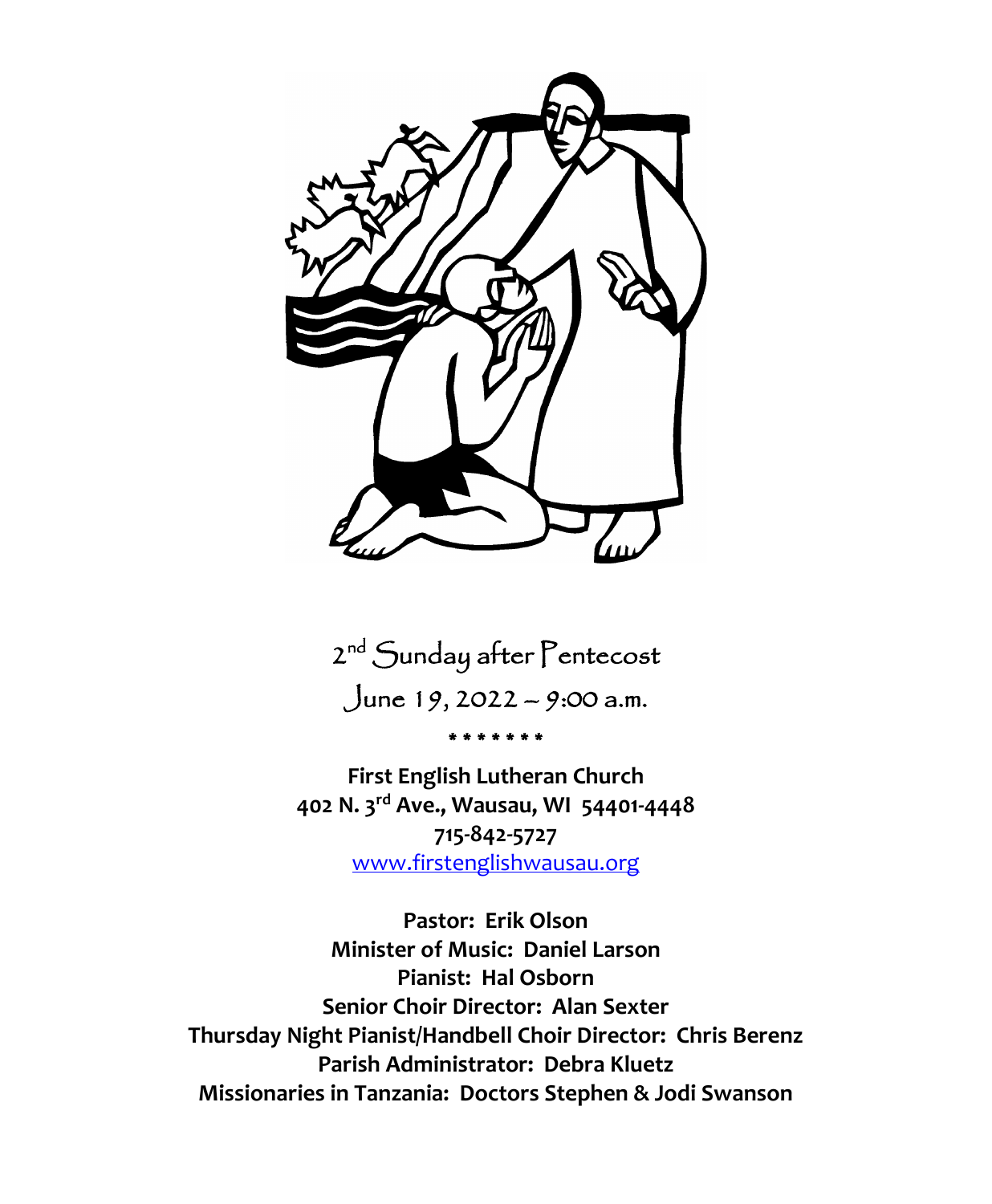#### **Words of Welcome**

**Brothers and sisters in Christ, welcome to worship! We especially thank God for all fathers and father-figures today. Let us praise God for these special people and for all God's gifts to us! May this hour of worship fill your minds and hearts with grace and peace. If you are a visitor, please take a moment to sign the guest register at the Visitors' Station in the narthex.**

**\* \* \* \* \* \* \***

#### **Preparation for Worship**

**Thank you, Creator God, for this lovely summer day and for your glory that shimmers in nature. Hallelujah!**

#### **Attention First English Members and Visitors…**

**The Church Council has voted on our mask mandate and, as of March 13, masks are**  *ENCOURAGED,* **but not required. Covid-19 cases in Marathon County have risen so even though masks are encouraged, please try to practice social distancing. Numbers in our county will continue to be monitored, and adjustments may need to be made in the future. Let us continue to practice patience and understanding with all members of our church family and visitors. \* \* \* \* \* \* \***

- Large print copies of the entire bulletin are available on the narthex table.
- Activity bulletins for children are available from an usher or on the table in the narthex.
- A 'Parents Room' is located off the narthex w/changing table and restroom.
- Restrooms are located in the narthex lounge and at the bottom of the east/west stairwells. There is also a Handicapped Accessible restroom facility as well. Use the double doors on the east side (lectern side) in the front of the sanctuary.
- Assistive listening devices are available. Please ask an usher for assistance.
- *Busy Bags!! - Child Activity Kits* -- Parents: Does your child get restless during the worship service? Feel free to take one of the activity bags off the tree in the narthex to help your child stay content in the pew during worship! Each bag contains a coloring book, crayons, story book, and quiet games. Please return the bags to the tree after worship.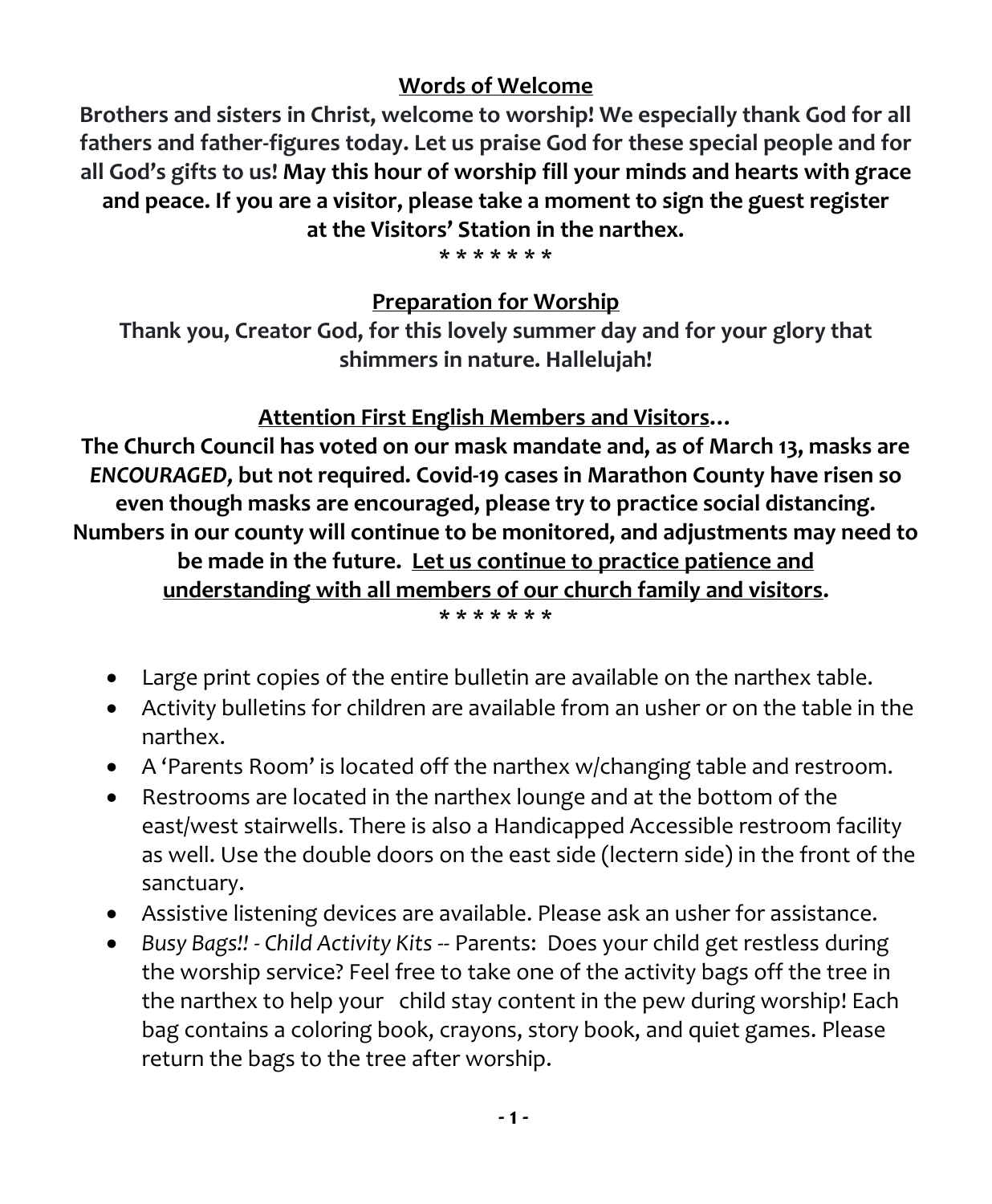**Pastor Erik Olson Organist: Daniel Larson Worship Assistant: Connie Vaningan Ushers: Amy Abitz Akey / Deb Kluetz Lector: Russ Michalski Acolyte: Kendall Sherfinski Greeters: Cody & Mandy Herning Communion Servers: Scott & Deb Kufahl Communion Set-up: Joan Buckmaster Communionware Washer: Deb Kufahl \* \* \* \* \* \* \***

*Introduction: This week's texts paint startling pictures of the horrific nature of sin.*  The church's repeated celebration of holy communion counters that tragic reality *in a continued showing forth of the death of Jesus until he comes again. It is a dramatic declaration of "how much God has done for you."*

# **Liturgy – ELW Setting 4 – p. 147**

**Prelude Music: "Fantasia in G Major" …JS Bach (1685-1750) I. Fantasia II. Adagio III. Allegro**

#### **Welcome and Announcements**

**Confession and Forgiveness** *(on back inside cover of hymnal – you may sit or kneel as you are able)*

**Gathering Hymn: FELC Anniversary Hymn – on insert** *(by Dan and Sherry Larson)*

**Greeting: p. 147**

**Kyrie: pp. 147-148**

**Hymn of Praise: pp. 149-150, "This is the Feast..."**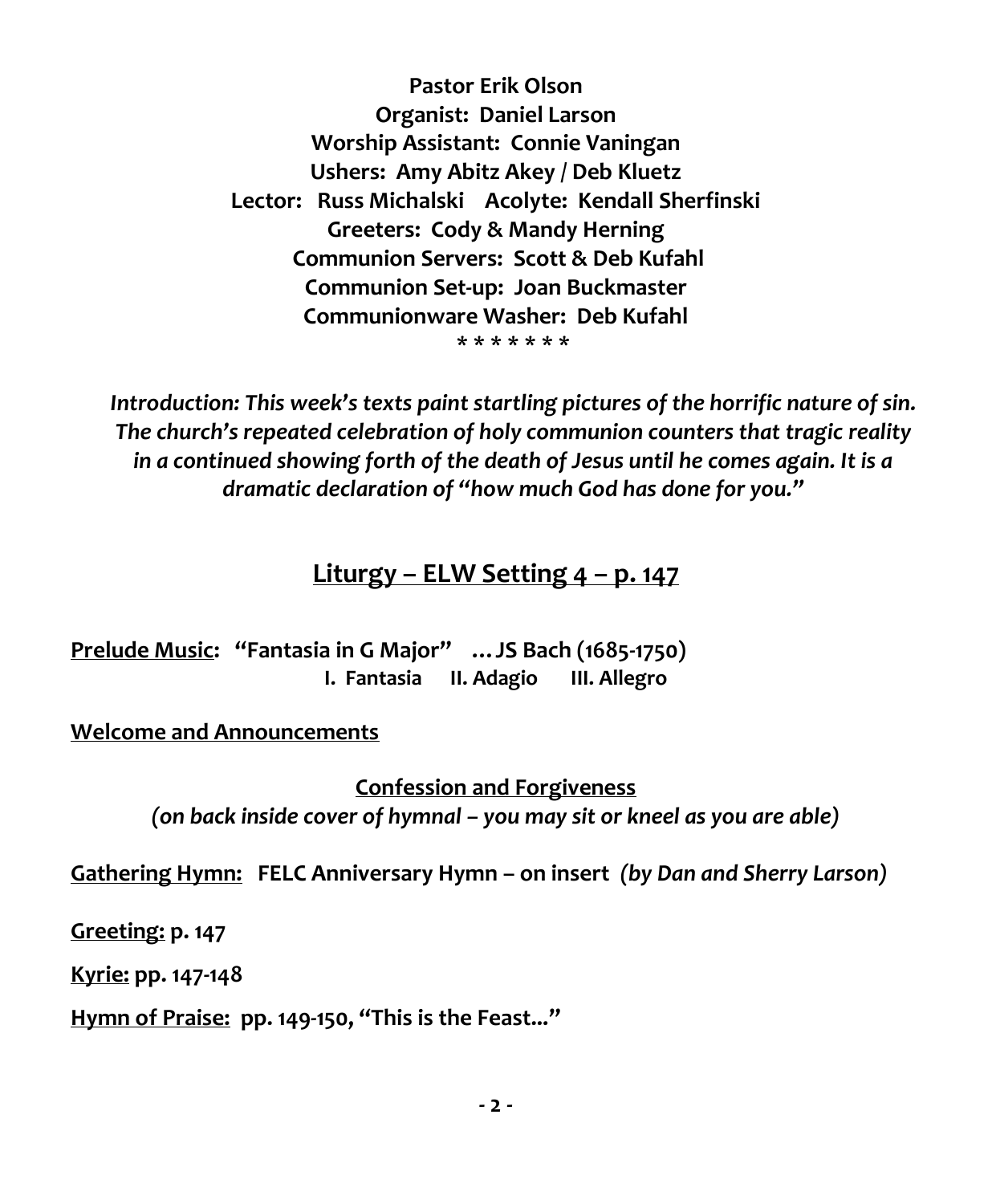#### **Prayer of the Day**

L: We pray: O Lord God, we bring before you the cries of a sorrowing world. In your mercy set us free from the chains that bind us, and defend us from everything that is evil, through Jesus Christ, our Savior and Lord. **Amen.**

#### **First Reading: 1 Kings 19:1-15a**

*Elijah has defeated the prophets of Baal through the power of God. Now, fleeing from Queen Jezebel, Elijah comes to Mount Horeb (another name for Sinai). God appears to him there not in power but in "the sound of sheer silence" and reassures him that he is not alone.*

<sup>1</sup>Ahab told Jezebel all that Elijah had done, and how he had killed all the prophets with the sword. <sup>2</sup>Then Jezebel sent a messenger to Elijah, saying, "So may the gods do to me, and more also, if I do not make your life like the life of one of them by this time tomorrow." <sup>3</sup>Then he was afraid; he got up and fled for his life, and came to Beer-sheba, which belongs to Judah; he left his servant there.

<sup>4</sup>But he himself went a day's journey into the wilderness, and came and sat down under a solitary broom tree. He asked that he might die: "It is enough; now, O Lord, take away my life, for I am no better than my ancestors." <sup>5</sup>Then he lay down under the broom tree and fell asleep. Suddenly an angel touched him and said to him, "Get up and eat." <sup>6</sup>He looked, and there at his head was a cake baked on hot stones, and a jar of water. He ate and drank and lay down again. 7The angel of the Lord came a second time, touched him, and said, "Get up and eat, otherwise the journey will be too much for you." <sup>8</sup>He got up, and ate and drank; then he went in the strength of that food forty days and forty nights to Horeb the mount of God. <sup>9</sup>At that place he came to a cave and spent the night there.

Then the word of the Lord came to him, saying, "What are you doing here, Elijah?" <sup>10</sup>He answered, "I have been very zealous for the Lord, the God of hosts; for the Israelites have forsaken your covenant, thrown down your altars, and killed your prophets with the sword. I alone am left, and they are seeking my life, to take it away."

<sup>11</sup>He said, "Go out and stand on the mountain before the Lord, for the Lord is about to pass by." Now there was a great wind, so strong that it was splitting mountains and breaking rocks in pieces before the Lord, but the Lord was not in the wind; and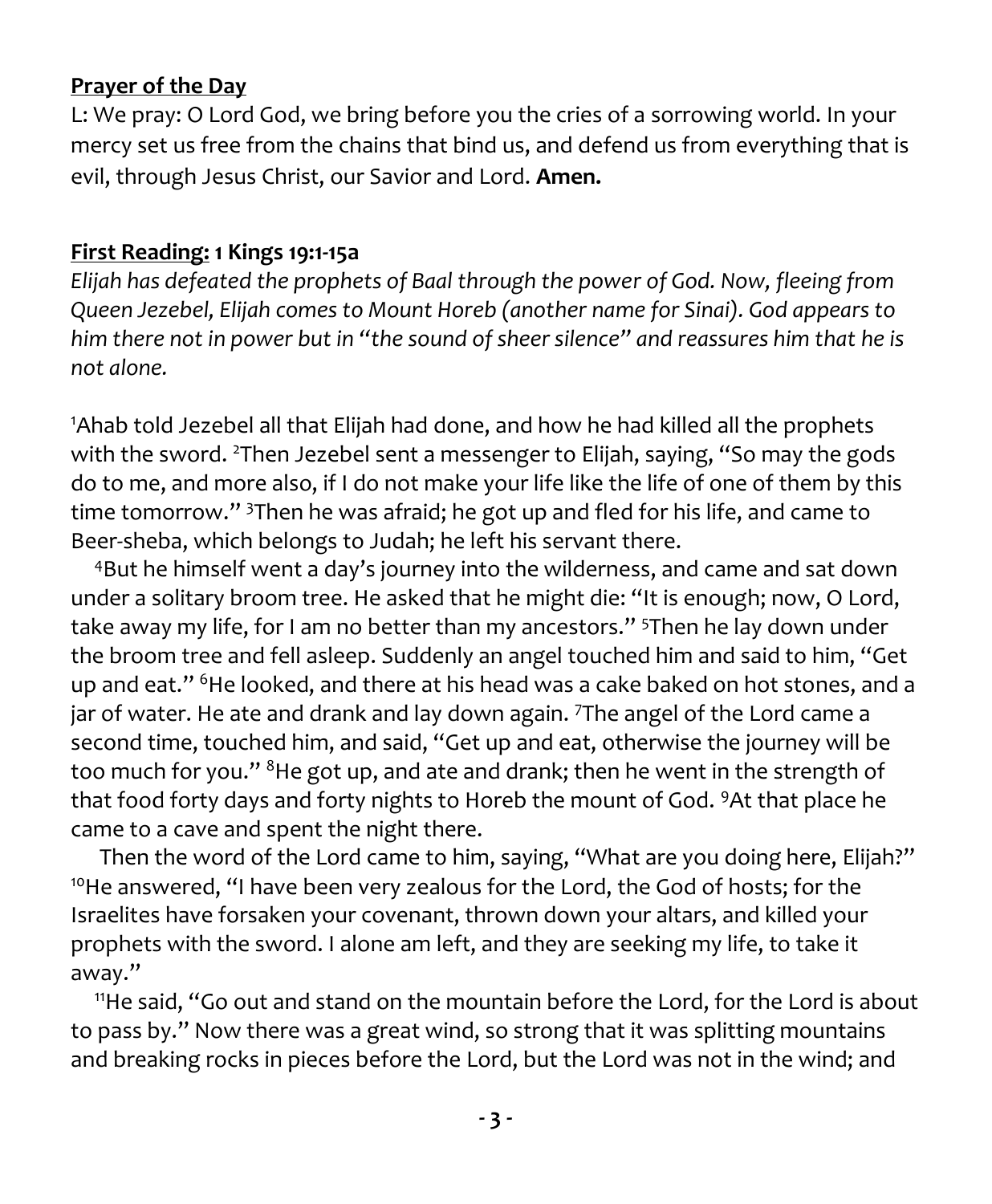after the wind an earthquake, but the Lord was not in the earthquake; <sup>12</sup>and after the earthquake a fire, but the Lord was not in the fire; and after the fire a sound of sheer silence. <sup>13</sup>When Elijah heard it, he wrapped his face in his mantle and went out and stood at the entrance of the cave. Then there came a voice to him that said, "What are you doing here, Elijah?" <sup>14</sup>He answered, "I have been very zealous for the Lord, the God of hosts; for the Israelites have forsaken your covenant, thrown down your altars, and killed your prophets with the sword. I alone am left, and they are seeking my life, to take it away." <sup>15a</sup>Then the Lord said to him, "Go, return on your way to the wilderness of Damascus."

The Word of the Lord. **Thanks be to God.**

## **Psalm 22:19-28**

<sup>19</sup>But you, O Lord, be not far away; O my help, hasten to my aid.

<sup>20</sup>**Deliver me from the sword, my life from the power of the dog.**

 $21$ Save me from the lion's mouth! From the horns of wild bulls you have rescued me.

<sup>22</sup>**I will declare your name to my people; in the midst of the assembly I will praise you.**

<sup>23</sup>You who fear the Lord, give praise! All you of Jacob's line, give glory. Stand in awe of the Lord, all you offspring of Israel.

<sup>24</sup>**For the Lord does not despise nor abhor the poor in their poverty; neither is the Lord's face hid den from them; but when they cry out, the Lord hears them.** <sup>25</sup> From you comes my praise in the great assembly; I will perform my vows in the sight of those who fear the Lord.

<sup>26</sup>**The poor shall eat and be satisfied, Let those who seek the Lord give praise! May your hearts live forever!**

 $27$ All the ends of the earth shall remember and turn to the Lord; all the families of nations shall bow before God.

<sup>28</sup>**For dominion belongs to the Lord, who rules over the nations.**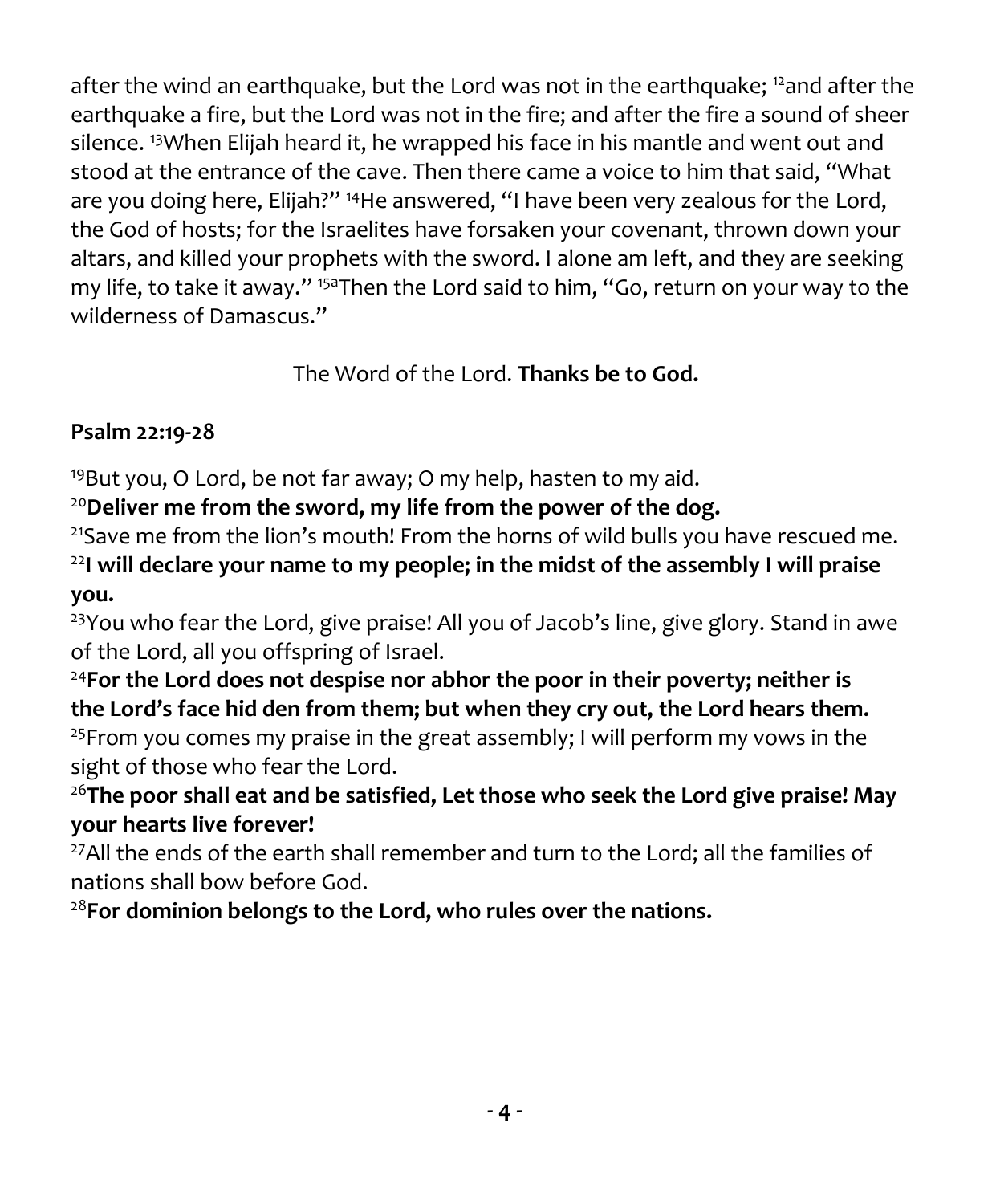## **Second Reading: Galatians 3:23-29**

*For Paul, baptism is a powerful bond that unites people not only with God but with other believers. Those who call themselves children of God experience a transformation that removes prejudices of race, social class, or gender in favor of true unity in Christ.*

 $23$ Now before faith came, we were imprisoned and guarded under the law until faith would be revealed. <sup>24</sup>Therefore the law was our disciplinarian until Christ came, so that we might be justified by faith. <sup>25</sup>But now that faith has come, we are no longer subject to a disciplinarian, <sup>26</sup>for in Christ Jesus you are all children of God through faith. <sup>27</sup>As many of you as were baptized into Christ have clothed yourselves with Christ. <sup>28</sup>There is no longer Jew or Greek, there is no longer slave or free, there is no longer male and female; for all of you are one in Christ Jesus. <sup>29</sup>And if you belong to Christ, then you are Abraham's offspring, heirs according to the promise.

# The Word of the Lord. **Thanks be to God.**

# **Gospel Acclamation: p. 151**

The Gospel of Luke – the 8<sup>th</sup> chapter. Glory to you, O Lord.

# **Gospel: Luke 8:26-39**

*Jesus' mission includes foreigners, and his authority extends to the casting out of demons. Some who witness Jesus' work are seized with confusion and fear, but the man who was healed is commissioned to give testimony to God's mercy and power.* <sup>26</sup>Then Jesus and his disciples arrived at the country of the Gerasenes, which is opposite Galilee. <sup>27</sup>As Jesus stepped out on land, a man of the city who had demons met him. For a long time he had worn no clothes, and he did not live in a house but in the tombs. <sup>28</sup>When he saw Jesus, he fell down before him and shouted at the top of his voice, "What have you to do with me, Jesus, Son of the Most High God? I beg you, do not torment me"—<sup>29</sup>for Jesus had commanded the unclean spirit to come out of the man. (For many times it had seized him; he was kept under guard and bound with chains and shackles, but he would break the bonds and be driven by the demon into the wilds.) <sup>30</sup>Jesus then asked him, "What is your name?" He said, "Legion"; for many demons had entered him. <sup>31</sup>They begged him not to order them to go back into the abyss.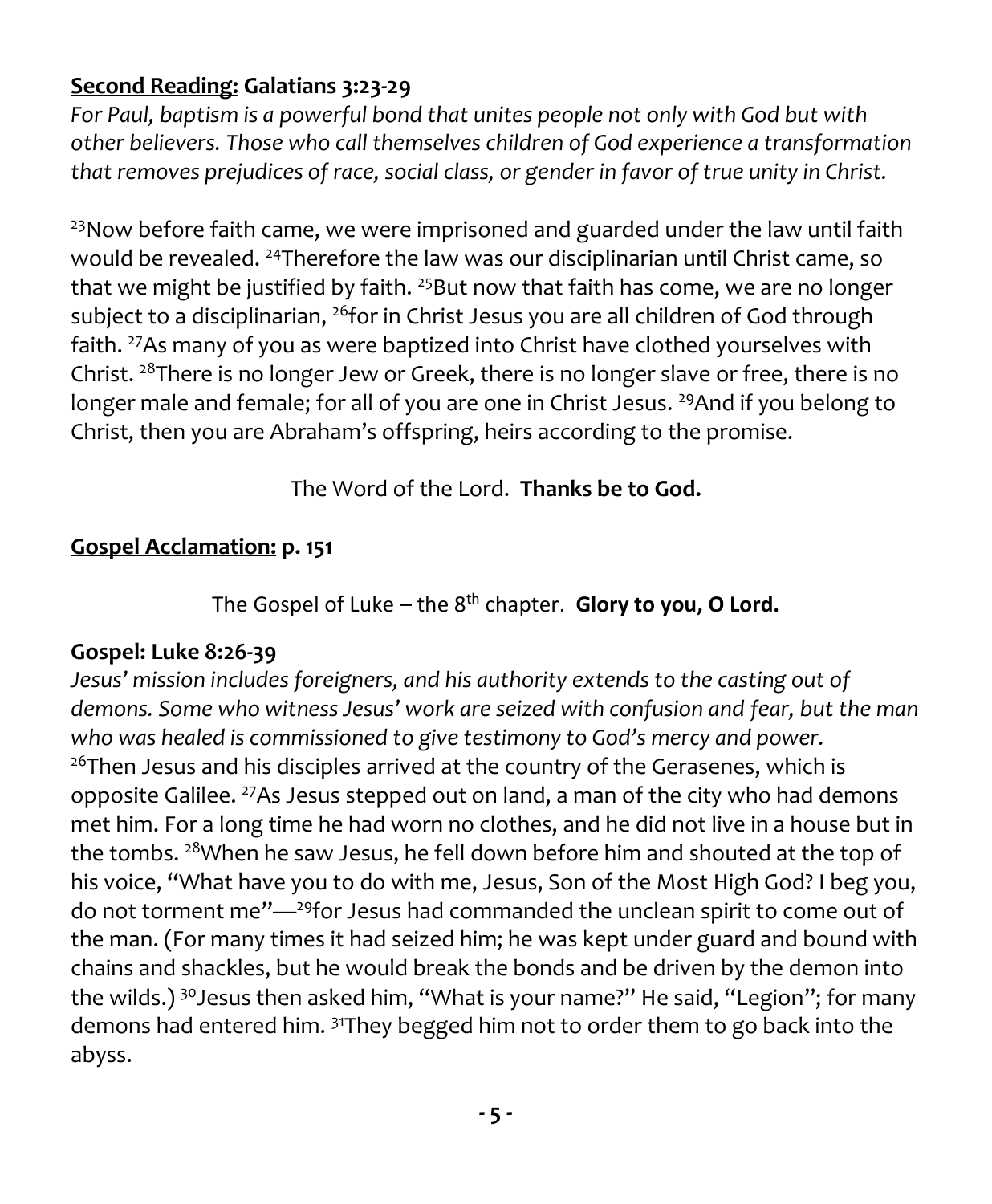<sup>32</sup>Now there on the hillside a large herd of swine was feeding; and the demons begged Jesus to let them enter these. So, he gave them permission. <sup>33</sup>Then the demons came out of the man and entered the swine, and the herd rushed down the steep bank into the lake and was drowned.

 $34$ When the swineherds saw what happened, they ran off and told it in the city and in the country. <sup>35</sup>People came out to see what happened, and when they came to Jesus, they found the man from whom the demons had gone sitting at the feet of Jesus, clothed and in his right mind. And they were afraid. <sup>36</sup>Those who had seen it told them how the one who had been possessed by demons had been healed. <sup>37</sup>Then all the people of the surrounding country of the Gerasenes asked Jesus to leave; for they were seized with great fear. So, he got into the boat and returned.  $38$ The man from whom the demons had gone begged that he might be with him; but Jesus sent him away, saying, <sup>394</sup> Return to your home, and declare how much God has done for you." So, he went away, proclaiming throughout the city how much Jesus had done for him.

The Gospel of our Lord. **Praise to you, O Christ.**

#### **Children's Sermon**

**Sermon**

**Hymn of the Day: #843,** *"Praise the One Who Breaks the Darkness"*

## **Apostles' Creed:** *back inside cover of hymnal*

## **Prayers of Intercession**

United in Christ and guided by the Spirit, we pray for the church, the creation, and all in need.

*Brief silence.*

Holy God, you hear the cries of those who seek you. Equip your church with evangelists who reveal the continuous call of your outstretched hands and your promises of a home in you. Bless our bishops, Elizabeth and Anne; Pastor Jack and Maanoane Parish; missionaries Doctors Stephen & Jodi Swanson in Tanzania; and ShyAnn & Peter Egwalata in Uganda. God of grace, **hear our prayer.**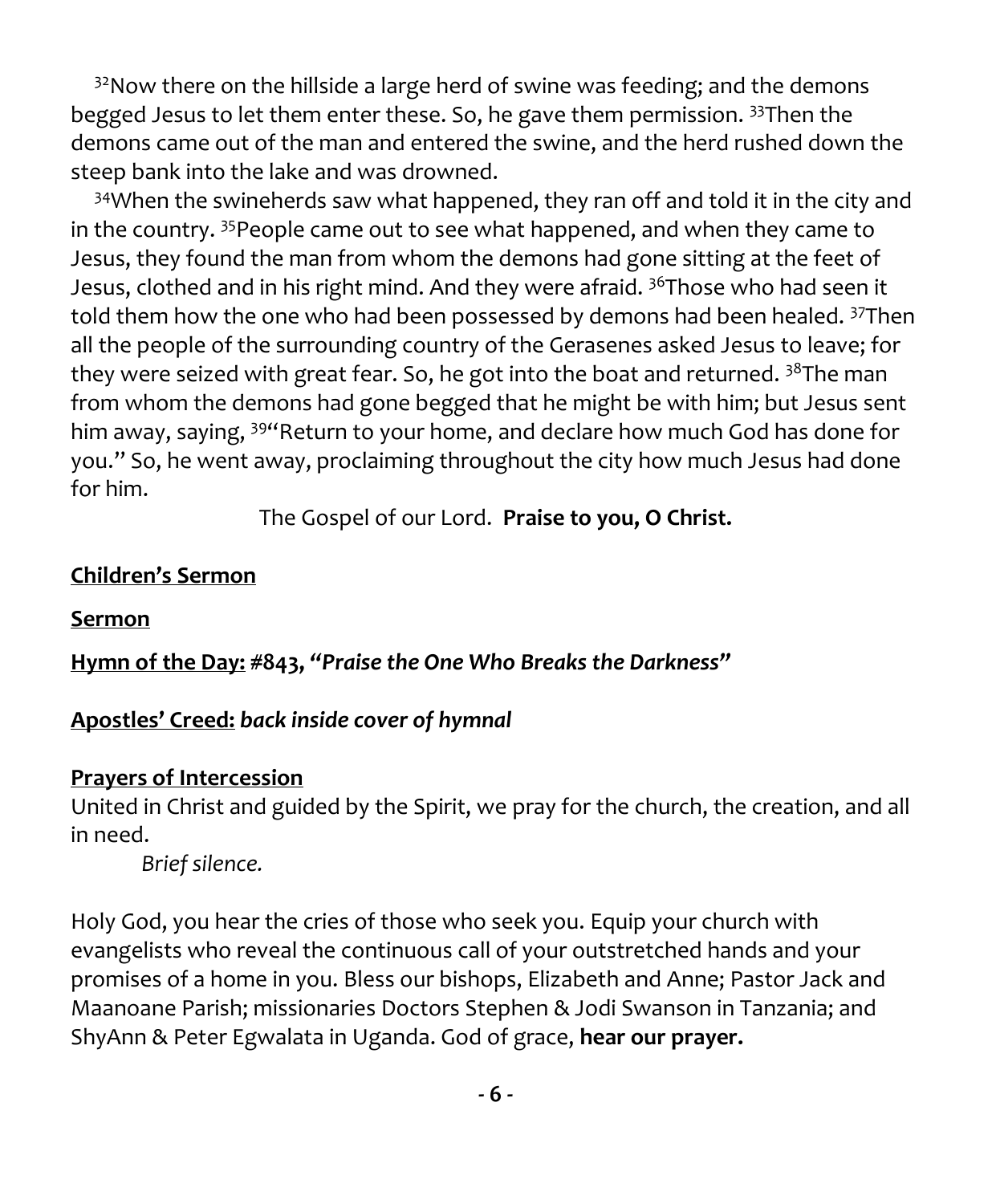You hear the cries of the earth. Restore places where land, air, and waterways have been damaged. Guide us to develop and use sources of energy and food production that do not destroy the earth. God of grace, **hear our prayer.**

You hear the cries of those who are marginalized or cast out. This week, as we observe Juneteenth, guide us toward the end of oppression in all its forms, especially racism. Bring true freedom and human flourishing to all your beloved children. God of grace, **hear our prayer.**

You hear the cries of those who suffer. Come to the aid of all who are homeless, naked, hungry, and sick *especially Al; Dolores; Amy; Ben; Carol; Josh; Delbert; Kathi; Ron; Jim; Matt; Fred; Brenda; Lisa; Bev; Gary; Joy; Pete; Jacoby; Gail; Jamie; Mark; Tracey; Karen; Jep; Sherry; and all with Covid-19. For medical researchers, hospital personnel, first responders, doctors, and nurses, especially Deb; Holli; Joy; Kara; Lilly; Todd; and Bonnie*. Bring peace to any experiencing mental illness; may they clearly recognize your loving presence. God of grace, **hear our prayer.**

You hear the cries of those who celebrate and those who grieve on this Father's Day. Nurture mutual love and tender care in all relationships. Comfort those for whom this day brings sadness or longing. God of grace, **hear our prayer.**

God of grace, now hear the prayers of your people. *(Brief silence.)* We give thanks for the faithful departed whose lives proclaimed all you had done for them. At the last, unite us with them as we make our home in you. God of grace, **hear our prayer.**

God of every time and place, in Jesus' name and filled with your Holy Spirit, we entrust these spoken prayers and those in our hearts into your holy keeping. **Amen.**

## **Offering Prayer**

We pray. God of abundance: you have set before us a plentiful harvest. As we feast on your goodness, strengthen us to labor in your field, and equip us to bear fruit for the good of all, in the name of Jesus. **Amen**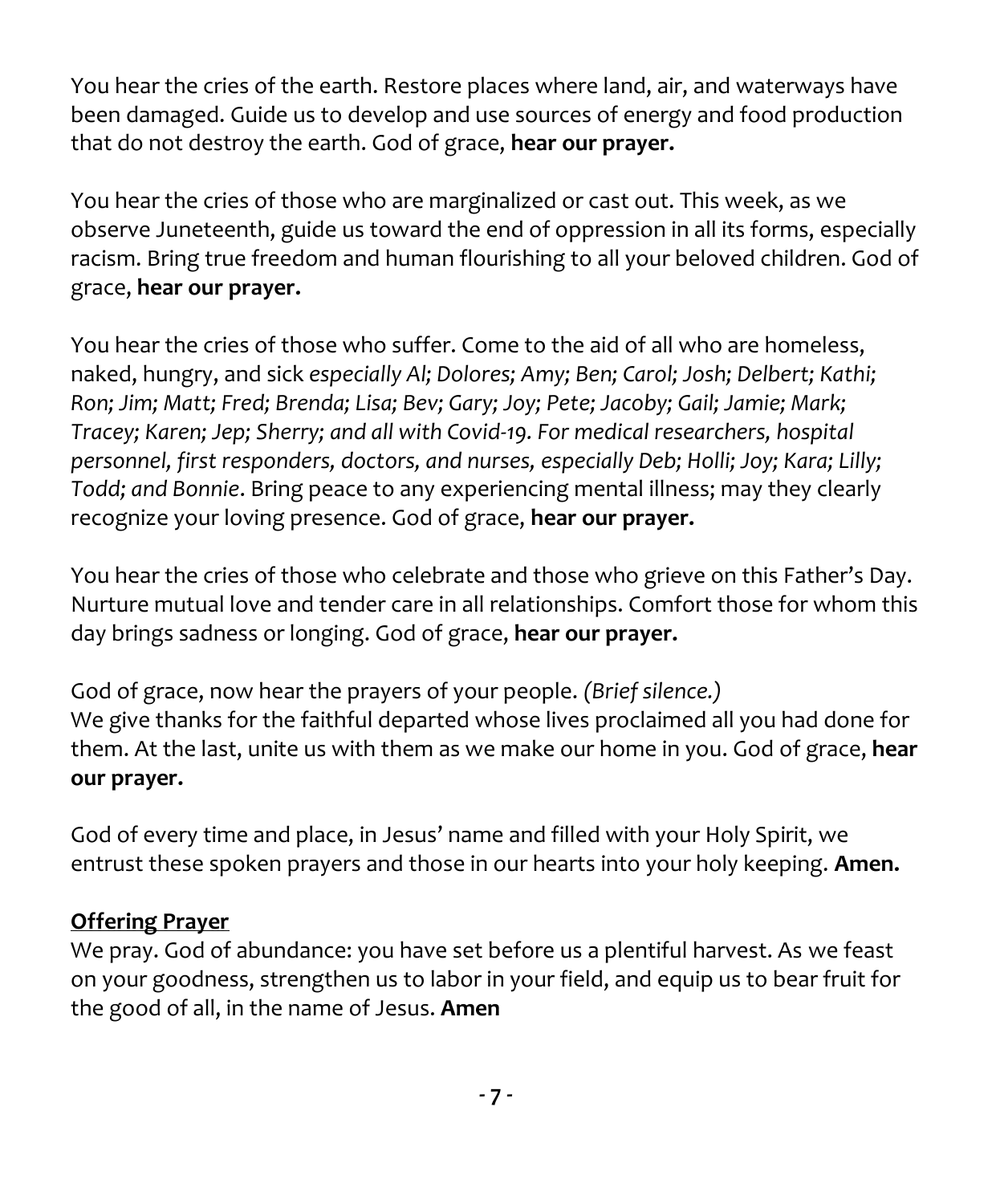#### **MEAL**

# **The Great Thanksgiving, 152-153**

## **Words of Institution**

## **The Lord's Prayer, 154**

# **Invitation to Communion**

In Christ's presence there is fullness of joy. Come to the banquet. The Body of Christ, given for you. The blood of Christ, shed for you.

**"Lamb of God"**: **p. 154**

**Communion Song: #620,** *"How Sweet the Name of Jesus Sounds"*

## **Post Communion Blessing & Prayer**

The body and blood of our Lord Jesus Christ, strengthen you and keep you in his grace. **Amen.**

We pray. Life-giving God, through this meal you have bandaged our wounds and fed us with your mercy. Now send us forth to live for others, both friend and stranger, that all may come to know your love. This we pray in the name of Jesus. **Amen.**

## **SENDING**

## **Benediction**

The God of peace, Father,  $\pm$  Son, and Holy Spirit, bless you, comfort you, and show you the path of life this day and always. **Amen.**

# **Sending Song: #886,** *"Oh, for a Thousand Tongues to Sing"*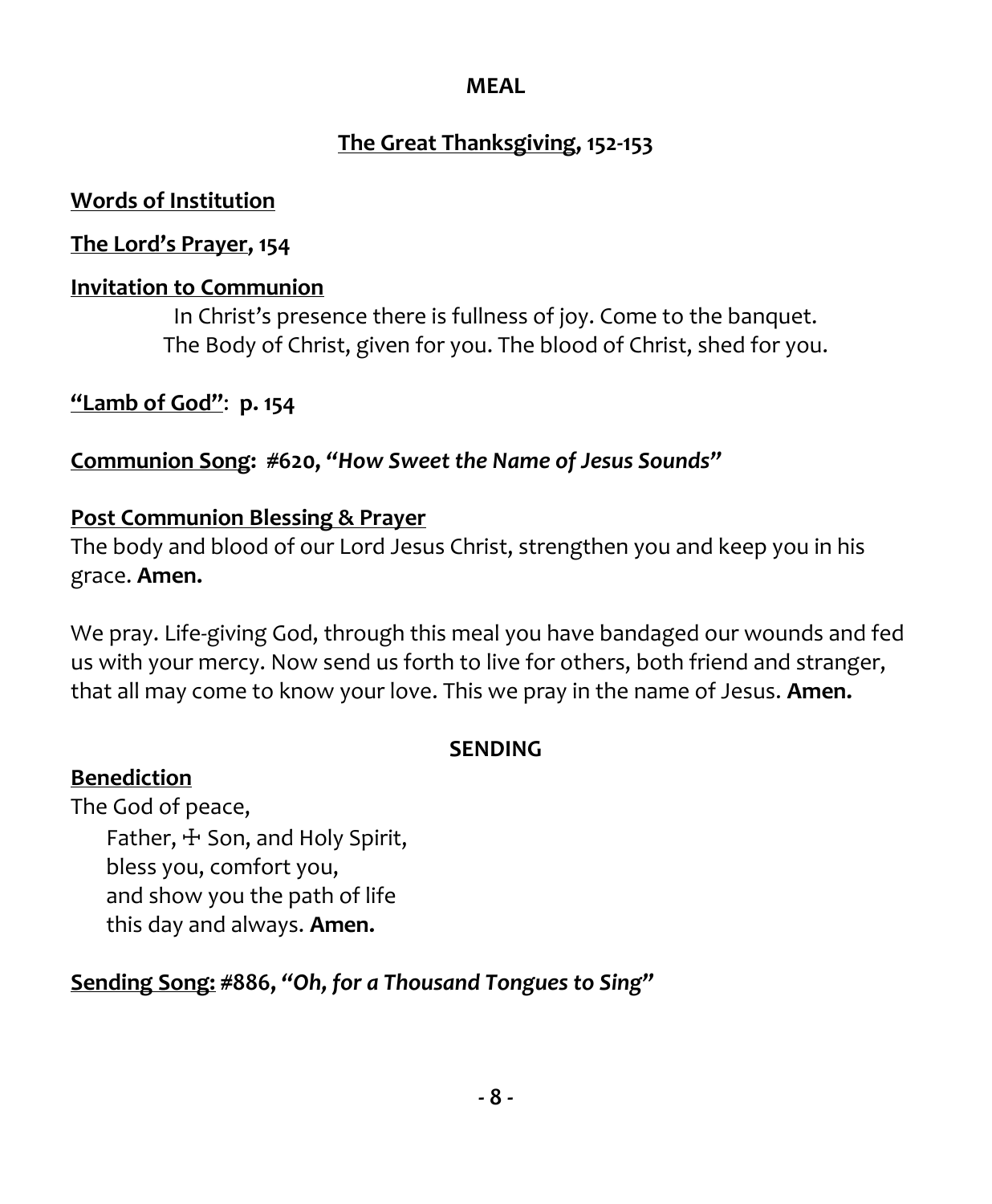#### **Sending Blessing**

L: Go now, proclaiming to all how much Jesus has done for you. Be as one with each other in Christ. Wait for the Lord, and be ready to hear God's voice. Go in peace. Love your Neighbor and Share the Light of Christ! **C: Thanks be to God!**

**The Postlude:** *"Der Tag, Der Ist so Freudenreich" (Choral Prelude)* **…JS Bach (1685-1750)** 

**\* \* \* \* \* \* \***

*Scripture readings and liturgy from Sundays and Seasons.com Copyright 2011 Augsburg Fortress. All rights reserved. Reprinted by permission under Augsburg Fortress Liturgies Annual License #42253. New Revised Standard Version Bible, copyright 1989, Division of Christian Education of the National Council of the Church of Christ in the United States of America. Used by permission. All rights reserved.*

**Holy Communion this morning will be served in the continuous format. However, if you prefer the "All-In-One" Communion, please use those.**

# *Happy Father's Day to all dads and father figures. Enjoy your day!*

**Worship Attendance Sunday, June 12: 84 Thursday, June 16: 13** 

# **Card of the Week**

Carol Henke in celebration of her 93<sup>rd</sup> birthday tomorrow, June 20! We wish Carol a very Happy Birthday and God's richest blessings! Let us send her our birthday wishes!

# **HAPPY ANNIVERSARY, First English!**

June 16<sup>th</sup> marked the 104<sup>th</sup> Anniversary of our congregation! We officially organized on June 16, 1918.

Please use the blue Anniversary envelope in your packet to offer a gift of gratitude for God's steadfast love and grace for these past 104 years. Thank you! The Church Council will designate where the offering will be placed.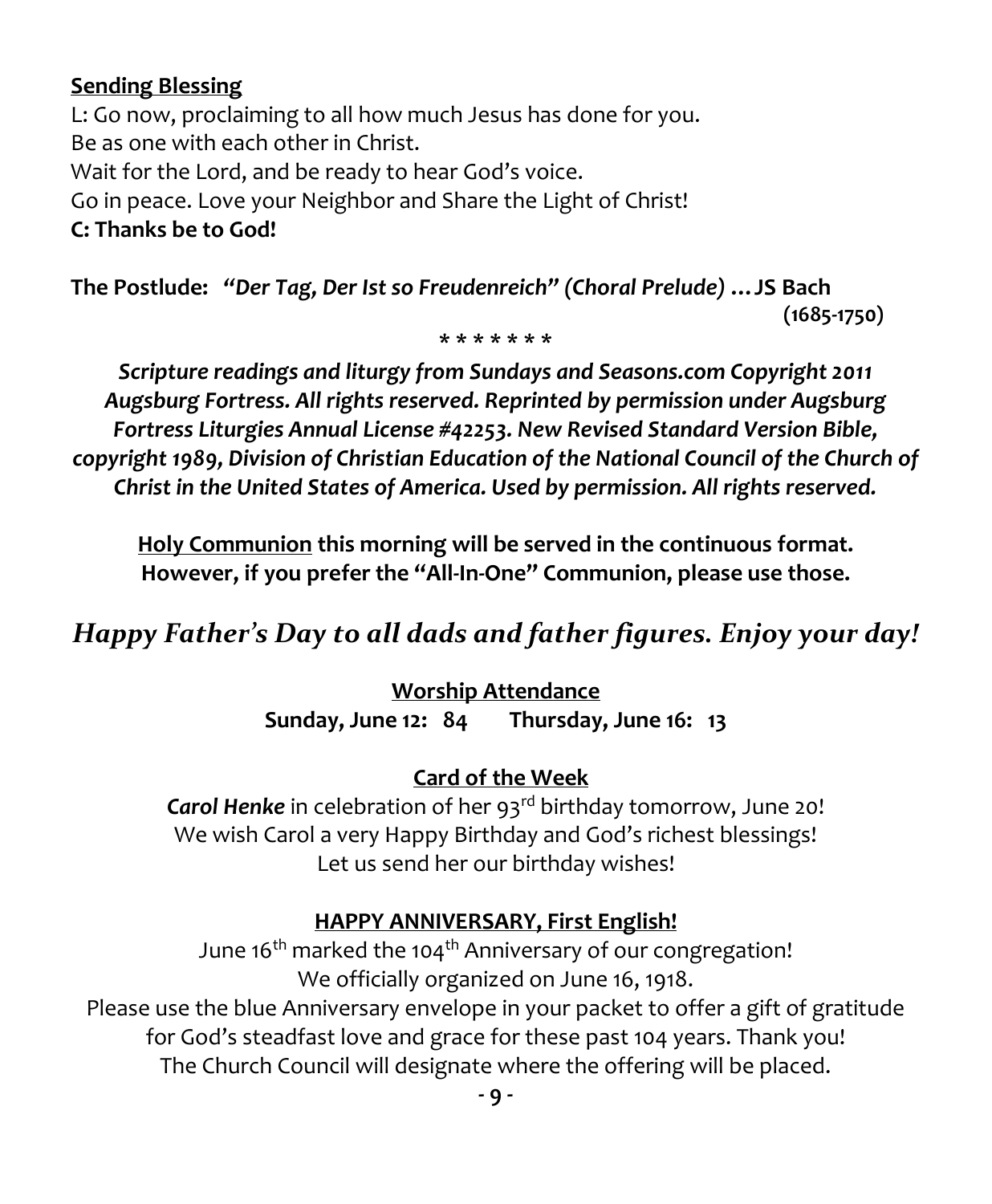#### **Our Food Pantry is open…**

However, the procedure for distributing will be different. We have pre-filled bags *(thank you to our youth for their work!)* which will be taken out to the recipients at the Cedar St. entrance. They will not come into the building. Our thanks to Bobbie Levine for doing the shopping to stock our shelves! If you would like to donate some items to the pantry, feel free to do so. Some suggestions: *canned tuna/chicken, pasta/pasta sauce, baked beans, soups, canned vegetables/fruits, mac & cheese, etc.* You may bring your donations to the church and place them in the carts in the narthex coat room and library area. Thank you!

#### **It's Scholarship Time!…**

First English is accepting applications for scholarships from members who plan on attending college in the fall. If you are interested, please submit a letter telling us a little bit about yourself and with your intentions to the church office by July 15<sup>th</sup>. We will review the applications and have decisions made by July 31<sup>st</sup>. Thank you!

#### **We are going to try and utilize…**

a message system for texting subgroups and new members at church through our cell phones. Call or email Deb with your cell phone number or sign the sheet on the narthex table. Thanks!

#### **Updated Constitution…**

Any members who would like an updated copy of our First English Constitution, there are several copies on the narthex table.

#### **Fair Stand News…**

The 2022 Wisconsin Valley Fair is August 2-7. Our Fair Stand will be open for business. Sign-ups will begin in early July so watch for the charts!

**There will be a Fair Stand Committee meeting on Sunday, June 26, 10:00 a.m., right after worship.** Anyone who is interested may attend this meeting. Come and hear about the changes and how set-up will be.

#### **Summer Church Office Hours…**

**Monday – Friday 8:00 a.m. – 4:00 p.m.** (Closed for lunch: Noon – 1:00 p.m.) **Deadlines:** Bulletin: Wednesday afternoon Lantern: 20<sup>th</sup> of the month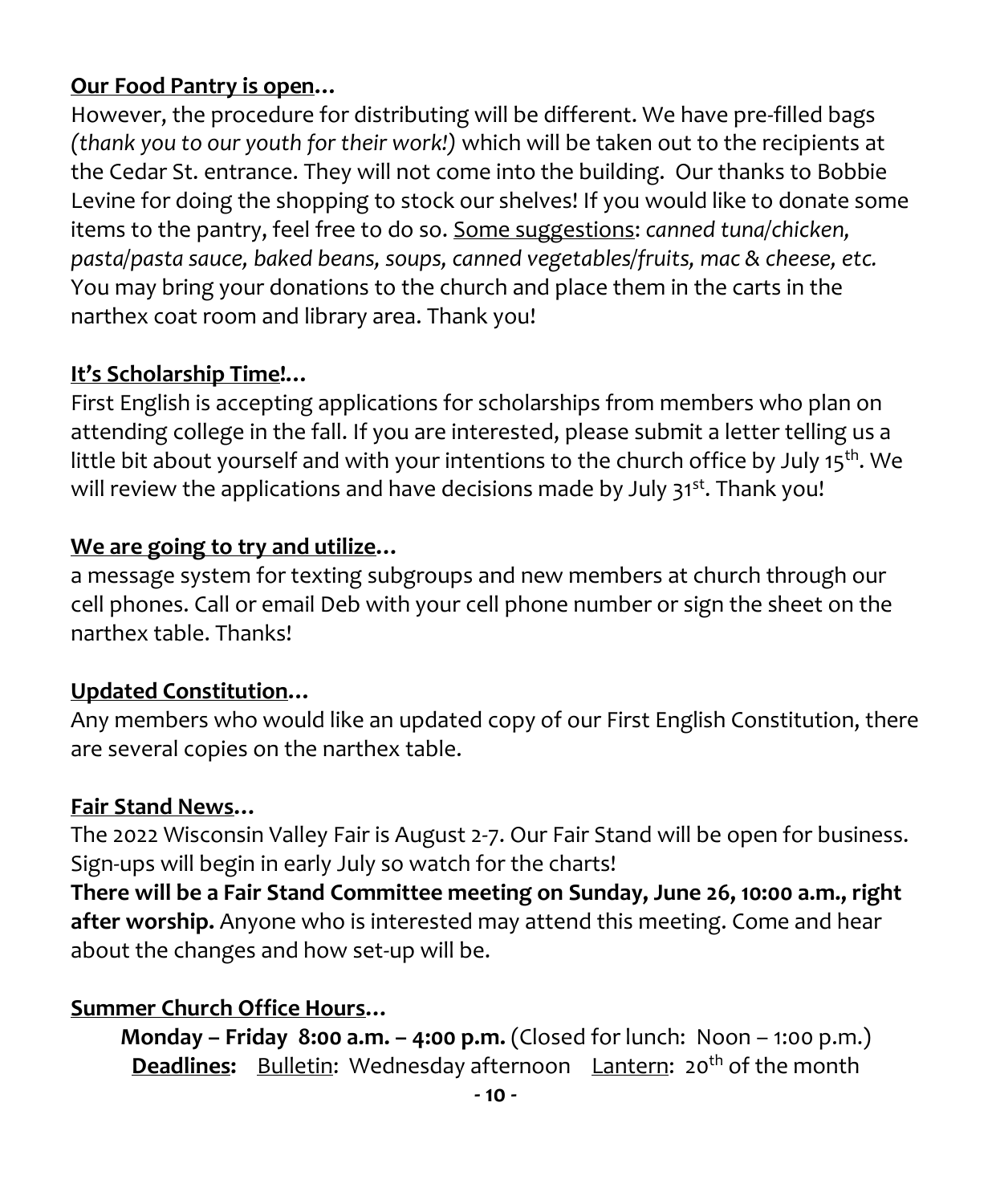## **Update on Deb's New Email…**

There seems to be a glitch or two with my new email address and we will be clearing it up soon. Some of you are unable to open emails, for others the emails go into your spam folder. If it goes into your spam folder, you should be able to transfer the email into your IN BOX. Give that a try and if you still have trouble, please let me know. Here is my new email address for church related correspondence:

**[Debra@firstenglishwausau.onmicrosoft.com.](about:blank)** Thanks for your patience! - Deb

# **Congregational Survey…**

Paper copies are available in the narthex. Please take a few moments to fill out the survey. This will us help us in planning our fellowship and outreach activities, worship, etc. and your input is very important. Your participation will be greatly appreciated! You may mail or bring in your completed survey to the church office. Deadline is August 1, 2022.

## **Treasure Sale Update… Dates: August 25, 26, and 27**

Our Treasure Sale is only about 2½ months away. Many wonderful items have come in already, but more are needed.

**-- Clothing of all sorts are always good selling items…men's, women's, children's, and infant…from underwear to outerwear.** 

**-- Purses, shoes and boots also sell well.**

**-- Books of all sorts, magazines, craft items, holiday things, houseware and decorative items, jewelry (even broken) and linens. Almost anything…and in clean and good condition!**

## **-- And you may now bring any larger items you may have.**

Please bring your items to the "treasure room" near the library or large items such as furniture directly to the basement. Treasure Sale shoppers always say ours is the best church sale ever. Let's make this on a real sale-a-pa-looza! Any questions call Karen Zumann at 715-675-7402 or LeRoy Stark at 715-848-0266.

## **Thanks to all and keep your treasures coming! NOTE: The deadline for bringing your Treasure Sale items is Monday, August 1st!!**

**Only larger items like furniture will be accepted after Aug. 1. If you bring bed sheets, please indicate what size they are.**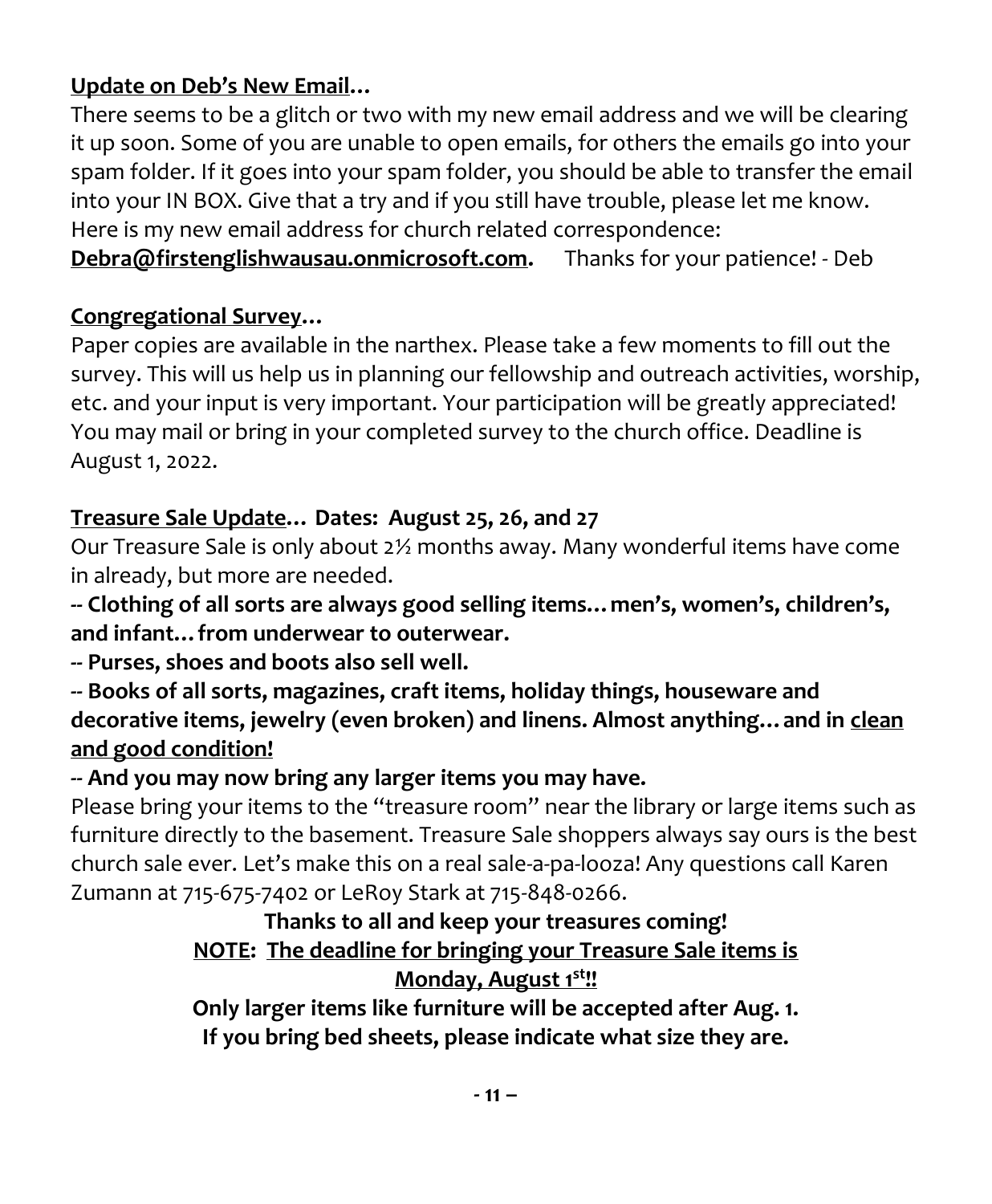#### **A PEEK at the Week (June 19-26, 2022)**

| Sunday $(6/19)$ :                                                           | 2 <sup>nd</sup> Sunday after Pentecost<br>Father's Day<br>9:00 a.m. - Worship |
|-----------------------------------------------------------------------------|-------------------------------------------------------------------------------|
| Tuesday:                                                                    | 11:00 a.m. – Fireside Book Club<br>1:00 p.m. – Pastors' Text Study            |
| Thursday:                                                                   | 6:00 p.m. – Worship (in Fellowship Hall)                                      |
| Friday:                                                                     | $6:30$ p.m. – NA Meeting                                                      |
| 2 <sup>nd</sup> Sunday after Pentecost<br>Sunday $(6/26)$ :<br>Father's Day |                                                                               |
| 9:00 a.m. - Worship                                                         |                                                                               |

## **Let us remember in our prayers…**

- Sherry Larson *(recuperating at home following shoulder surgery)*
- LeRoy Stark *(recovering well from surgery)*
- Bev Myrick *(recovering at home)*
- Gary Pagel *(recuperating at home)*
- Carol Henke *(residing at Riverside Terrace Assisted Living-Wausau)*
- Delphine Saeger *(confined to her home)*
- Peter Baumgardt *(recovering at home)*
- Al *(health concerns)*
- Dolores Hintz *(residing at Sylvan Crossings – FE member)*
- Kathi *(health issues)*
- Ron Wolfe *(at Gardenside Crossings – FE member)*
- Jeb Lombardo *(health issues – father of Jacque Bailey)*
- Ben *(health concerns – nephew of Lori & Matt Heyne)*
- Josh *(mental health concerns – friend of Lori Heyne)*
- Karen *(health concerns – cousin of Maralee Moellendorf)*
- Tracey *(cancer diagnosis – friend of Sheri Fochs)*
- Delbert Barttelt *(FE member)*
- Gail *(for strength and peace of mind)*